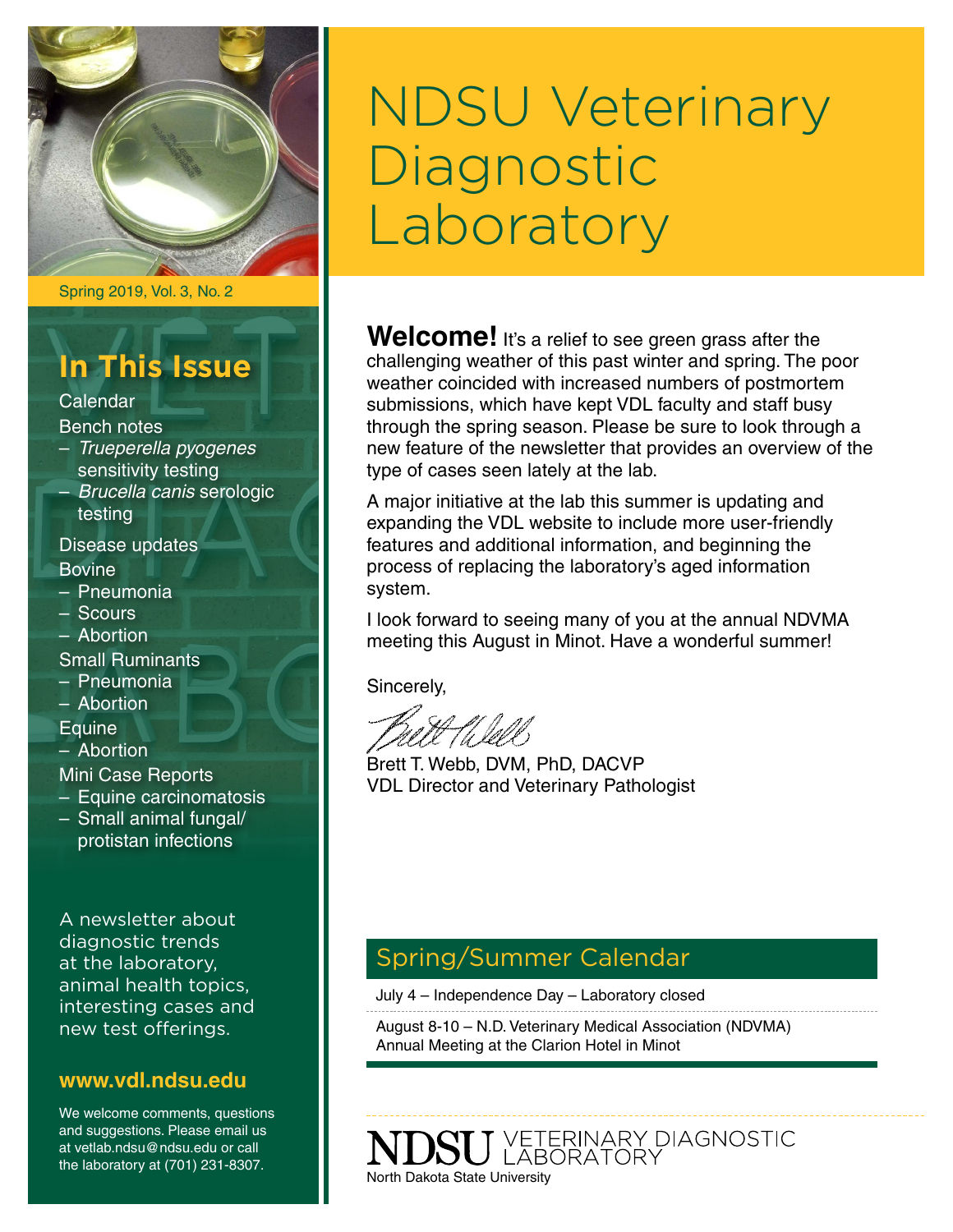## Bench Notes

The VDL does not routinely perform antimicrobial sensitivity testing on *Trueperella (Arcanobacterium pyogenes)* due to the poor correlation between in vitro susceptibility, in which most isolates are found to be predictably sensitive to a variety of antibiotics, and in vivo treatment response.

*Brucella canis* is a potentially zoonotic disease that can be transmitted from an infected dog to humans. Those in close contact with infectious body fluids and tissues (e.g., veterinarians and technicians, kennel workers, laboratory staff) are at increased risk. There are two serological tests performed at the VDL to test for *B. canis* antibodies in dogs. Rapid Slide Agglutination Test (RSAT) is initially used to screen for *B. canis* antibodies. The RSAT is specific for *B. canis* and is based on direct agglutination of killed whole-cell antigen. In addition, the 2-mercaptoethanol (2ME)-RSAT also is performed. This second test improves specificity by reducing antibodies in the sample that may cross-react with other bacteria. The 2ME-RSAT is less sensitive but more specific than the RSAT. Thus, the more sensitive test is performed first, and the more specific test follows. If the serum is negative on the RSAT, the animal is considered either not infected with *B. canis* or early in infection prior to the development of an antibody response. An additional sample should be submitted in 4 to 6 weeks to detect recent infection. If a serum sample is positive on both the RSAT and 2ME-RSAT, the animal is presumptively diagnosed as being infected with *B. canis*, and bacterial culture samples should be forwarded to the National Veterinary Laboratory Service (NVSL) for definitive diagnosis. In some cases, the RSAT is positive, but the 2ME-RSAT is negative. This can be due to early infection or non-specific/cross reactive antibodies. Repeat 2ME-RSAT is recommended in 30 days.

# **Disease Updates**

#### **Bovine**

**Bovine Pneumonia** was diagnosed in both calves and adult cattle throughout the late winter and spring. Bovine respiratory coronavirus (BoCV) and bovine respiratory syncytial virus (BRSV) were the most common viruses identified with 30 positive BoCV and 7 positive BRSV PCR samples. Bacterial pneumonia was even more common with *Pasteurella multocida* (46 cases), *Mannheimia hemolytica* (36 cases), *Trueperella pyogenes* (22 cases) and *Mycoplasma* spp. (20 cases) routinely isolated on culture of lung tissues. Many tissues tested positive for more than one bacterium and/or virus.

There were 301 cases of calf **scours** submitted to the laboratory with confirmation of at least one diarrhea-associated pathologic agent. The most common bacterium was *Escherichia coli.* Virulence factors were identified for both enterotoxigenic and enteropathogenic *E. coli.* Other commonly identified causes of scours included coccidiosis, *Cryptosporidium* spp., rotavirus and coronavirus. *Clostridium perfringens*  enterotoxin A was identified in several cases with characteristic clinical signs and histologic lesions.

Infecious bovine rhinotracheitis (IBR or bovine herpesvirus-1) accounted for 9 **abortions**. Other common organisms identified in aborted bovine fetuses included *Trueperella pyogenes*, *Mannheimia hemolytica* and *Pasteurella multocida*. There was one listeriosis-associated abortion diagnosed.

### **Small Ruminants**

Like the more prevalent ruminant **pneumonia** cases submitted, *Mannheimia hemolytica* (11 cases), *Pasteurella multocida* (4 cases), *Trueperella pyogenes* (4 cases) and *Mycoplasma* spp. (7 cases) were identified in respiratory cultures from 13 sheep and 8 goats.

PCR was positive for *Chlamydia* in 3 goat **abortions**. No protozoal or bacterial pathogens were identified in another 3 goats and 9 sheep.

### **Equine**

This spring, there was also a case of **equine herpesvirus-1 (EHV-1) associated abortion**. One of the more consistent gross findings with EHV-1 is very edematous lungs with prominent lobules. Microscopically, there is an interstitial pneumonia (Figure 1), along with necrosis and intranuclear inclusion bodies within the bronchial and bronchiolar respiratory cells (Figure 2).



**Figure 1: Necrotizing interstitial pneumonia in an equine fetus.**  (Heidi Pecoraro, NDSU)



**Figure 2: Inclusion bodies within the nuclei of respiratory cells lining large airways.**  (Heidi Pecoraro, NDSU)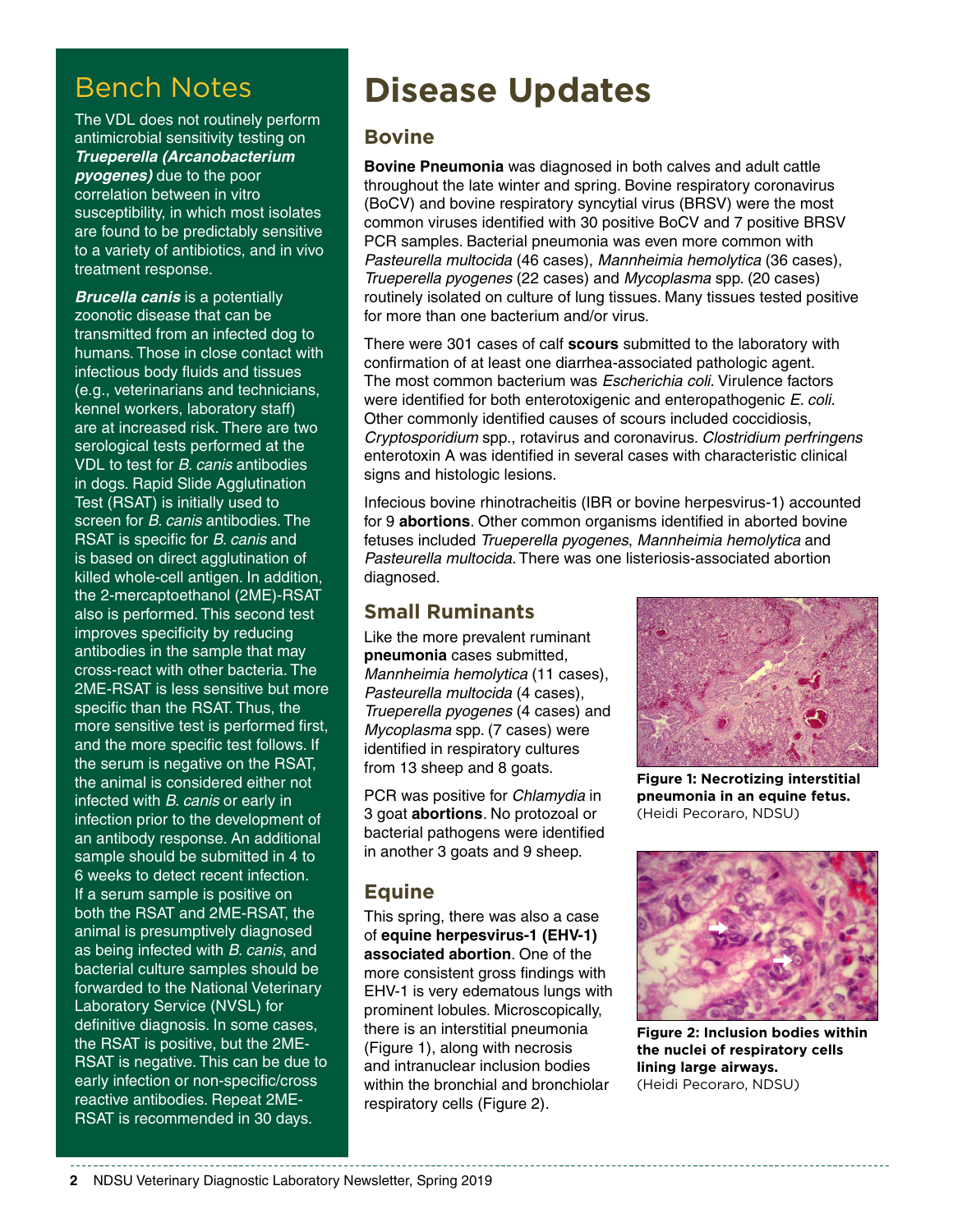# MINI CASE REPORTS

### **Large Animal**

**Equine carcinomatosis** was noted in a 23-year-old Quarter Horse gelding that presented for autopsy. A ruptured urinary bladder was suspected based on clinical signs. On gross examination, there was a copious volume of clear, red, serosanguinous abdominal fluid. Variably sized irregular nodules were located along the body wall, diaphragm and visceral surfaces throughout the abdomen (Figure 3). The pancreas was completely obscured by similar nodules. Microscopically, the nodules corresponded to neoplastic foci of epithelial cells with nuclear polarity and abundant eosinophilic granules consistent with zymogen granules (Figure 4). Pancreatic acinar cell carcinoma was diagnosed based on these features. Carcinoma metastases along the surfaces of and invading multiple abdominal organs (also known as carcinomatosis) is seen in other veterinary species, such as chickens with ovarian carcinoma and nonhuman primates with intestinal adenocarcinoma. Pancreatic cancer has been sporadically diagnosed in horses. Interestingly, no cases of pancreatic carcinomatosis have yet to be reported in the literature.

## **Small Animal**

As summer approaches and our small animal companions venture farther into the great outdoors with us, exposure to environmental hazards, including microorganisms, increases. Several cases of canine and feline **fungal and protistan infections** were identified by histopathology over the last several months. Exposure to these microorganisms likely occurred in the summer or fall.

One **adult domestic longhaired cat** presented to the clinic with a facial mass and enlarged regional lymph nodes. Microscopically, sections of the mass and lymph node revealed widespread necrosis admixed with severe suppurative inflammation. Interspersed throughout were numerous 20-40 um thin-walled yeast with a clear halo around a central basophilic or vacuolated structure. The yeast exhibited both broad-based and narrow-based budding (Figures 5-6). A special histochemical stain for *Cryptococcus* spp. was negative, and the presumptive diagnosis was systemic **blastomycosis**.

In another case, an **adult mixed-breed dog** had a history of chronic sneezing and nasal discharge. A solitary deep-purple mass was noted on examination, and a section was sent to the VDL for histology. Microscopic evaluation of the mass showed irregularly hyperplastic and polypoid mucosa. The submucosa was markedly expanded by chronicactive inflammation that often surrounded ruptured and intact variably sized sporangia occasionally containing numerous endospores (Figures 7-8). These features are consistent with *Rhinosporidium seeberi* infection. *Rhinosporidium seeberi* is a member of the Mesomycetozoa (DRIP clade of aquatic protistan parasites) and is an uncommon cause of rhinitis in dogs, horses and humans. The organism is difficult to culture and is considered potentially zoonotic. Rhinosporidiosis generally presents as a unilateral strawberry-colored nasal mass. It has been reported in at least two other dogs in the upper Mississippi River valley that had no extensive travel history (Hill et al. J Am Anim Hosp Assoc. 2010 Mar-Apr;46(2):127-31). Complete surgical excision is typically curative.



**Figure 3: The abdominal body wall with neoplastic foci and cavity filled with serosanguinous fluid.**  (Heidi Pecoraro, NDSU)



**Figure 4: Neoplastic cells arranged in acinar structures with polarized nuclei and eosinophilic cytoplasmic zymogen-like granules.**  (Heidi Pecoraro, NDSU)



**Figure 5: Sections of skin from a feline facial mass is expanded by suppurative inflammation with thin-walled, broad-based budding yeast consistent with**  *Blastomyces dermatitidis***.**  (Heidi Pecoraro, NDSU)

**Figures 6, 7 and 8 on back page.**